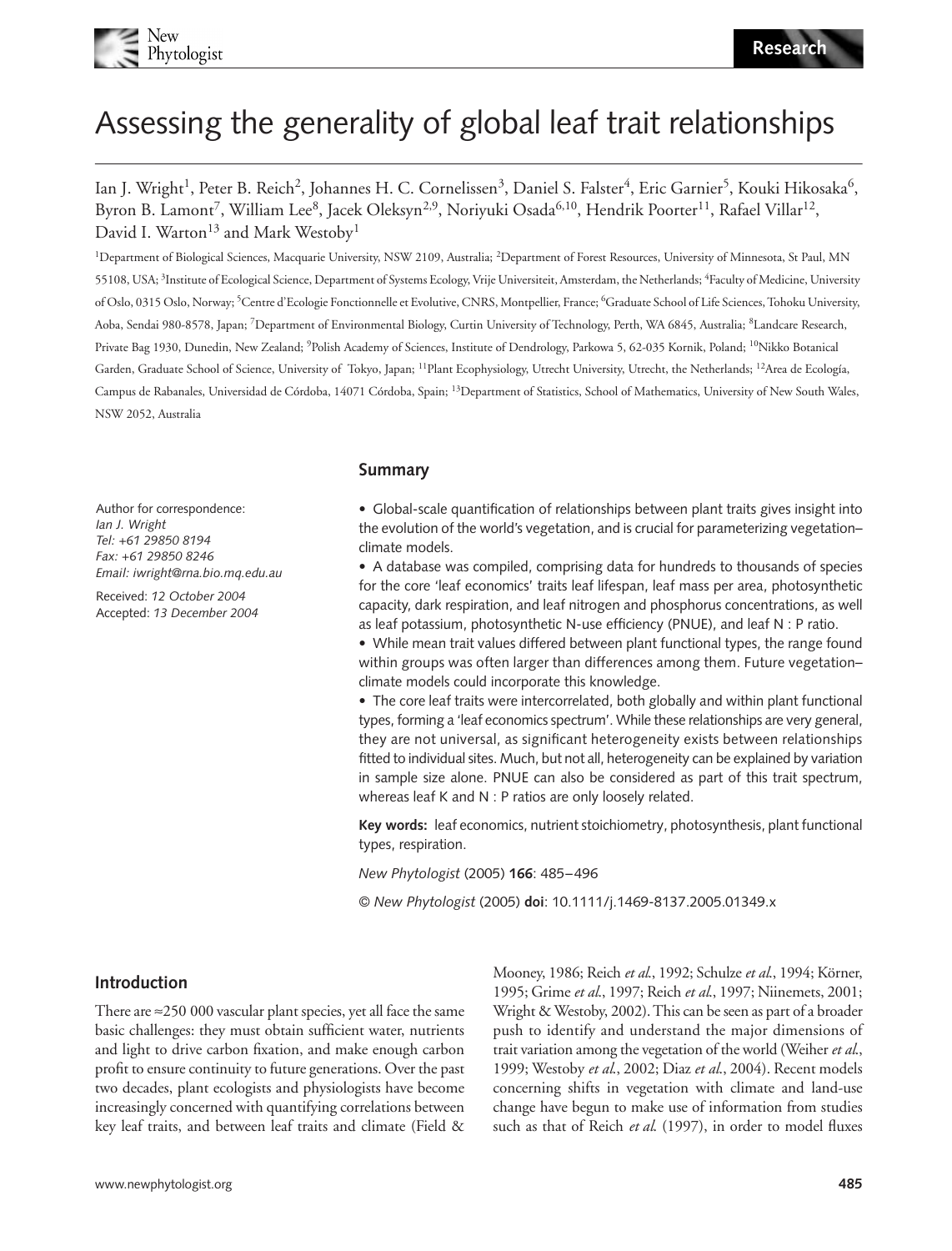and pools of carbon and nitrogen (Moorcroft *et al*., 2001; Bonan *et al*., 2002; Kaplan *et al*., 2003). Reliable large-scale quantification of leaf trait relationships will help to improve these models, as well as increasing our understanding of plant evolution.

With these aims in mind, we have compiled leaf trait data from >2500 vascular plant species, from 175 sites around the world. Recently we showed that nearly three-quarters of the global variation in six key leaf traits (leaf mass per area, LMA; leaf lifespan, LL; leaf N per unit mass,  $N_{\text{mass}}$ ; photosynthetic capacity per unit leaf mass, *A*mass; leaf dark respiration rate per unit mass, *Rd*<sub>mass</sub>; leaf P concentration per unit mass, *P*mass) is captured by a single axis through multidimensional trait space. This 'leaf economics spectrum' (Wright *et al*., 2004) runs from species with the potential for quick returns on investments of nutrients and dry mass in leaves to those with a slower potential rate of return. At the quick-return end are species with high leaf nutrient concentrations, high rates of photosynthesis and respiration, short leaf lifespan and low dry-mass investment per leaf area. At the slow-return end are species with long LL, expensive high-LMA leaf construction, low nutrient concentrations, and low rates of photosynthesis and respiration. Importantly, the directionality of trait correlations along the primary axis of this spectrum was shown to operate similarly across species pooled by growth form, functional group or major biome, indicating a very general and predictable interdependence of these key leaf traits (Wright *et al*., 2004).

Here we present a number of complementary analyses concerning variation in leaf traits and trait relationships from the GLOPNET database. We extend our analyses of leaf trait relationships to include the macronutrient potassium (data for 251 species), as well as to photosynthetic N-use efficiency (PNUE, 710 species) and leaf N : P ratios (745 species). First we describe the patterning of leaf traits according to growth form and common plant functional types (PFTs, e.g. deciduous vs evergreen species). Second, we quantify pairwise trait relationships among these species groupings, providing a set of regression equations for use in modelling exercises. Third, we assess the extent to which leaf K, PNUE and N : P ratios are associated with traits making up the leaf economics spectrum. Finally, we examine the extent to which differences in leaf trait relationships fitted to individual sites can be explained by variation in sample size or the range of trait variation at sites, as opposed to, say, indicating that fundamentally different trait relationships occur among different sets of co-occurring species (Reich, 1993; Diemer, 1998).

This study represents the first attempt simultaneously to assess the relationship of leaf K to several leaf economic traits for a large data set of field-grown plants, at a broad geographic scale. Leaf K data were compiled from 16 sites, representing a variety of different vegetation types from eight countries (Canada, England, Germany, Malaysia, New Zealand, Sri Lanka, USA, Venezuela). The majority of the data were for trees and shrubs (229 species), with the remaining species being ferns, grasses, herbs (five species each) or vines (seven species). Previous surveys have looked only at the relationship of leaf K with other leaf nutrients (Garten, 1976; Garten, 1978; Thompson *et al*., 1997), or where correlations between leaf K and a wide range of other plant traits were assessed, the study was restricted to common species from the British Isles (Grime *et al*., 1997).

PNUE is defined as the ratio of photosynthetic capacity to leaf N. Understanding how different plant groups vary in PNUE, and how PNUE relates to other plant traits, gives us further insight into the role of leaf N in plant economics (Pons *et al*., 1994; Poorter & Evans, 1998). Again, our database represents the largest compilation of PNUE data to date, allowing us to assess the extent to which PNUE varies along the leaf economics spectrum at a very broad scale. Previous work has shown that species at the slow-return end of the spectrum (as evidenced by having a long LL) tend to have lower PNUE (Reich *et al*., 1992). Here we assess the generality of that result.

There has been a recent resurgence of interest in nutrient stoichiometry in biology, particularly that between N, P and C. Leaf N : P ratios may influence plant–herbivore interactions in food webs (Sterner & Elser, 2002), as well as indicating soil N or P limitation to plant growth (Koerselman & Meuleman, 1996; Aerts & Chapin, 2000; Tessier & Raynal, 2003; Güsewell, 2004). On average, leaf N : P ratios increase from the poles towards the equator, presumably related to latitudinal trends in temperature and biogeographical gradients in soil substrate age (McGroddy *et al*., 2004; Reich & Oleksyn, 2004). In organisms lacking major mineral storage of P (as in vacuoles or bones), the potential for rapid growth tends to be correlated with low biomass C : P and N : P ratios. This is thought to reflect increased allocation to P-rich ribosomal RNA, as rapid protein synthesis by ribosomes is required to support fast growth (Elser *et al*., 2000; Sterner & Elser, 2002). In a broad survey of (mostly) aquatic and terrestrial plant species (Nielsen *et al*., 1996), growth rate was correlated with both the N and P concentration of the photosynthetic tissue, and N : P ratios tended to be lower in faster-growing species. But is this generally true for higher plants? Higher plants with inherently fast growth tend to have low LMA and LL, and high *A*mass (Lambers & Poorter, 1992; Reich *et al*., 1992; Grime et al., 1997). Consequently, we quantified how leaf N : P ratios were correlated with these other leaf traits in order to assess the extent to which recent concepts of 'ecological stoichiometry' (Elser *et al*., 2000; Sterner & Elser, 2002) apply to higher plants, particularly to shrubs and trees (717 of the 745 species for which we could calculate leaf N : P ratios).

## **Materials and Methods**

Leaf trait data were compiled from both published and unpublished sources. A data set was considered suitable provided it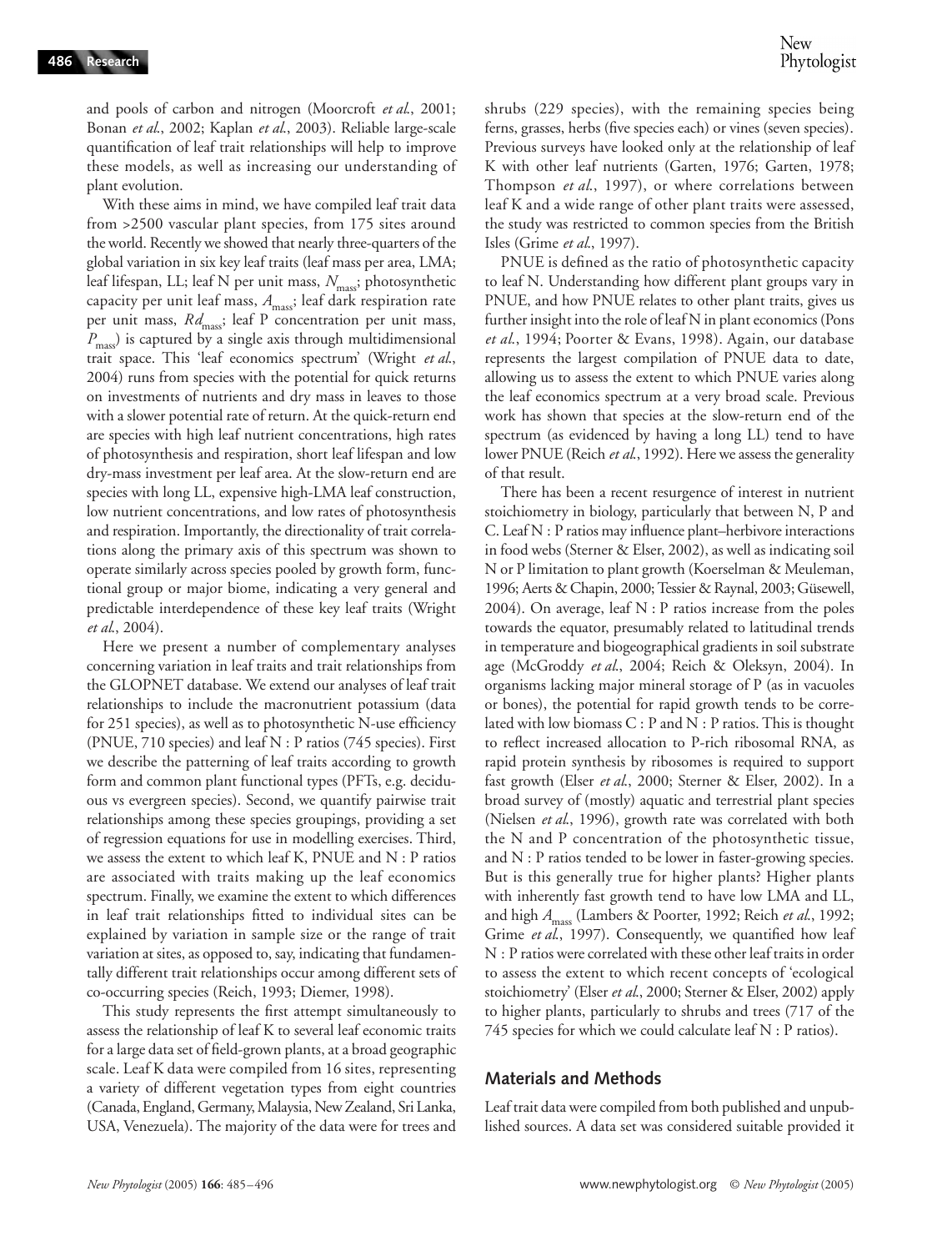contained data for at least two of the leaf traits for a minimum of four co-occurring species. The total data set represented 175 sites and contained 2548 species/site combinations, consisting of 2021 different species, with 341 occurring at more than one site. This coverage of traits, species and sites is substantially larger than previous data compilations, extends to all vegetated continents, and represents a wide range of vegetation types, including arctic tundra, boreal, temperate and tropical forests, grasslands, shrublands, woodlands and desert. The data set (available on request from the lead author) includes broad- and needle-leaved trees and shrubs, herbs, grasses, ferns, geophytes and epiphytes. Site elevation ranges from below sea level (Death Valley, USA) to ≈4800 m. Mean annual temperature ranges from −16 to 27.5°C; mean annual rainfall ranges from 133 to 5300 mm yr<sup>−</sup><sup>1</sup> . This covers most of the range of mean annual temperature–rainfall space in which higher plants are found (Whittaker, 1975). Still, some large geographic regions are poorly represented in the data set, in particular Russia, China, north and central Africa, and the Middle East.

Mean trait values were calculated for each species at a site. Here, photosynthetic 'capacity' refers to photosynthetic rates measured on young but fully expanded leaves, under high light and low water stress, and at ambient  $CO<sub>2</sub>$  concentration. Where photosynthetic capacity or leaf N was reported on an area basis, the traits were converted to a mass basis using LMA, or *vice versa* when reported on a mass basis only. Where traits were reported separately for sun leaves and shade leaves, sun-leaf data were used. Where data were presented separately for recently matured and for old leaves, data for recently matured leaves were used.

## Data analysis

All leaf traits were log-transformed before analyses as their distributions were strongly right-skewed. Group means for the various leaf traits and species groupings (growth forms, PFTs) were compared by *t*-test for two-group tests, or by ANOVA followed by multiple comparison tests where more than two groups were compared (Games–Howell tests where variances were deemed heterogeneous with Levene's test; Tukey's tests where variances were deemed homogeneous). The strength of bivariate trait relationships was quantified with standard correlation and ordinary least-squares regression statistics in conjunction with standardized major axis slopes (SMAs, also known as reduced major axis slopes). An SMA fit is the line along the longest axis of a data cloud, fit by minimizing sums of squares in *X* and *Y* dimensions simultaneously. It gives the slope of the first component from a principal components analysis calculated from a correlation matrix; that is, the line is a summary in the sense that a single dimension is used to describe two-dimensional data. SMA slopefitting is commonly required for allometric studies (Niklas, 1994). However, for *predicting* one trait from another, ordinary least-squares regression should be used (Sokal & Rohlf, 1995). The regression equations given in online Appendix 2 use this method. SMA slopes can be calculated from these equations simply by dividing the ordinary least-squares slope by the relevant correlation *r* value. In the Results section, where variation in trait relationships between sites is examined, we look at heterogeneity in both correlation *r* values and SMA slopes.

SMA routines were run using a DOS-based computer package (s) MATR (Falster *et al.*, 2003). In this program heterogeneity between SMA slopes is tested via a permutation test. Where deemed nonheterogeneous, a common SMA slope is estimated using a likelihood-ratio method (Warton & Weber, 2002). Differences in SMA elevation (intercept) can then be tested with the SMA analogue of standard ANCOVA, i.e. by on *Y* ′, where *Y* ′ is the set of *Y* values for each group of data transformed by the common slope (Wright *et al*., 2001). Heterogeneity among correlation coefficients calculated for trait relationships fitted to individual sites was assessed by the standard procedure for this test, whereby the weighted sums of squares of the *z* values corresponding to the correlation coefficients are subjected to a  $\chi^2$  test (Sokal & Rohlf, 1995).

## **Results**

Leaf traits are patterned according to growth form and plant functional type

Across the data set, each leaf trait varied across one to two orders of magnitude, and was patterned according to growth form. On average, grasses and herbs had shorter leaf lifespan, lower LMA, and lower leaf N concentration per unit area (*N*area), and higher *A*mass, photosynthetic capacity per unit area ( $A_{\text{area}}$ ),  $Rd_{\text{mass}}$  and PNUE than either trees or shrubs (all comparisons, *P* < 0.002; Fig. 1). But, importantly, trees and shrubs covered almost the entire observed range of each trait. That is, while broad differences in trait means certainly existed, trait space was not divided neatly between growth forms.

Common PFTs showed patterns similar to growth forms. N<sub>2</sub>-fixing species had higher mean *N*<sub>mass</sub> and *N*<sub>area</sub> than nonfixing species (*t*-tests run within herbs, shrubs and trees, or with growth forms pooled, all *P* < 0.001; Fig. 2a,b), yet the range of leaf N was larger in the nonfixing plants, and extended up to similar *N* values in both groups. Evergreen woody species had longer mean LL and higher mean LMA than deciduous woody species, yet evergreens extended to leaf lifespans almost as short as for the shortest-LL deciduous species, and to similarly low LMA (Fig. 2c,d). Considering evergreen trees only, angiosperms had higher average  $N_{\text{mass}}$ ,  $A_{\text{mass}}$ ,  $A_{\text{area}}$ ,  $Rd_{\text{mass}}$ and PNUE, but lower LMA,  $N_{\text{area}}$  and leaf lifespan than gymnosperms (*t*-tests, all *P* < 0.015). Again, while the differences in trait means were sometimes quite large (e.g. mean  $A_{\text{mass}}$  and PNUE were twice as high for angiosperms as for gymnosperms), there was considerable overlap between the trait ranges among these groups.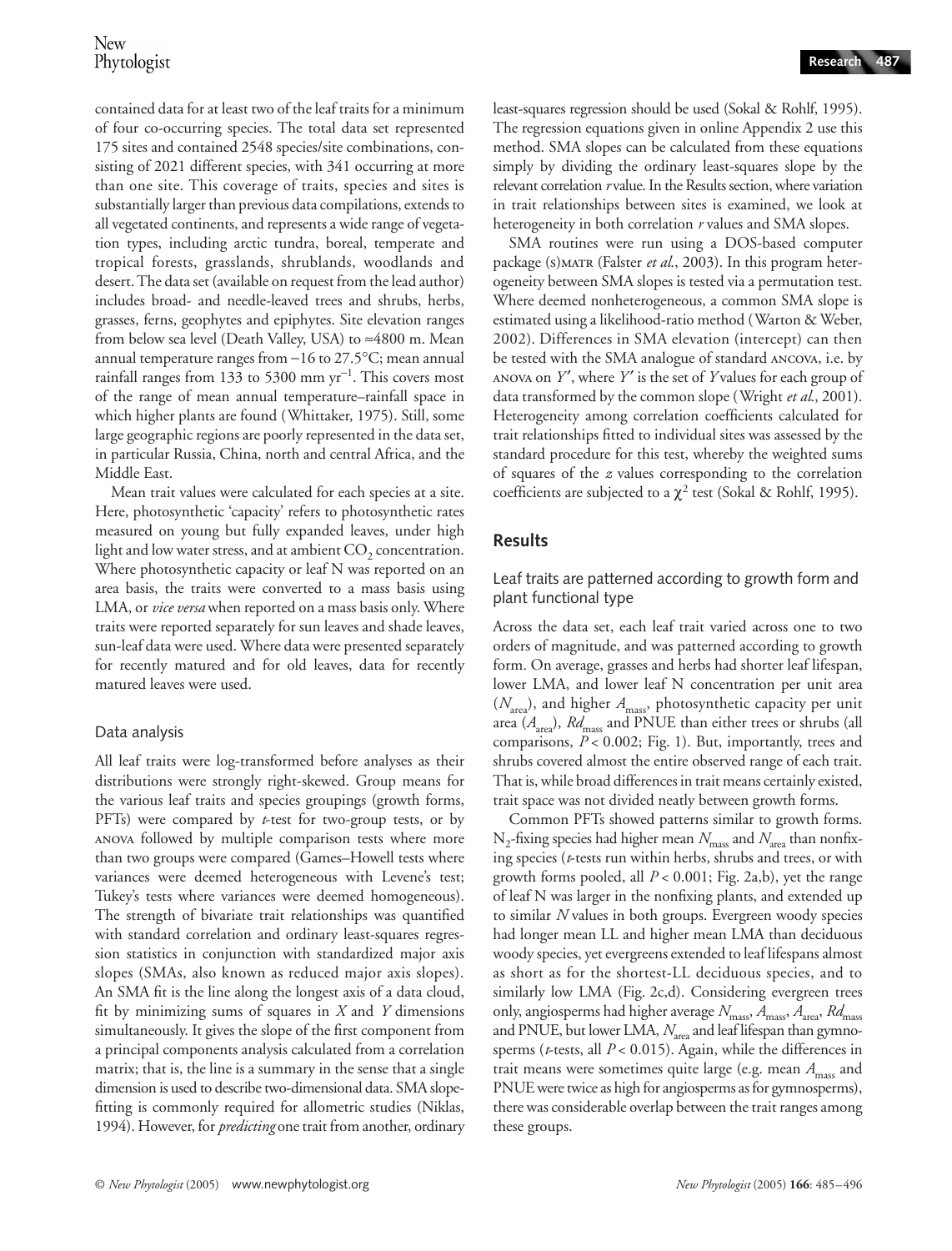

#### Growth form

**Fig. 1** Box plots of the leaf traits, with species grouped by growth form (F, ferns and fern allies; G, grasses and sedges; H, herbs and geophytes; S, shrubs; T, trees; V, vines and lianas). The central box in each box plot shows the interquartile range and median; whiskers indicate the 10th and 90th percentiles. No whiskers are shown for groups with <10 species.

Trait relationships across all species vs within growth forms

Across all species  $N_{\text{mass}}$ ,  $P_{\text{mass}}$ ,  $A_{\text{mass}}$  and  $Rd_{\text{mass}}$  were positively correlated with one another, and negatively correlated with LMA and leaf lifespan, with the same pattern of trait correlations generally true of data subsets defined by growth form (online Appendices 1 and 2). There were too few data to quantify trait relationships reliably for ferns, epiphytes or vines, and relatively few data for trait pairs such as  $P_{\text{mass}}$  and  $Rd_{\text{mass}}$  in herbs or grasses. Relationships among area-basis formulations of photosynthetic capacity, dark respiration rate and leaf nutrient concentrations were generally weaker than among mass-based

traits, as were their relationships with LMA and LL (Appendix 2). This was generally true within growth forms also. One trait pair exhibiting a notably different pattern across all species compared to within most data subsets was  $A_{\text{area}}$  and LMA. These traits were unrelated across the data set as a whole  $(r^2 = 0.003, P = 0.159)$ , but were positively associated within each of grasses, herbs, shrubs and deciduous trees (Appendix 2).

## Leaf K shows generally weaker trait relationships than N and P

*P*mass and *K*mass (leaf K concentration per unit mass)  $(r^2 = 0.27;$  Fig. 3a) were considerably more weakly correlated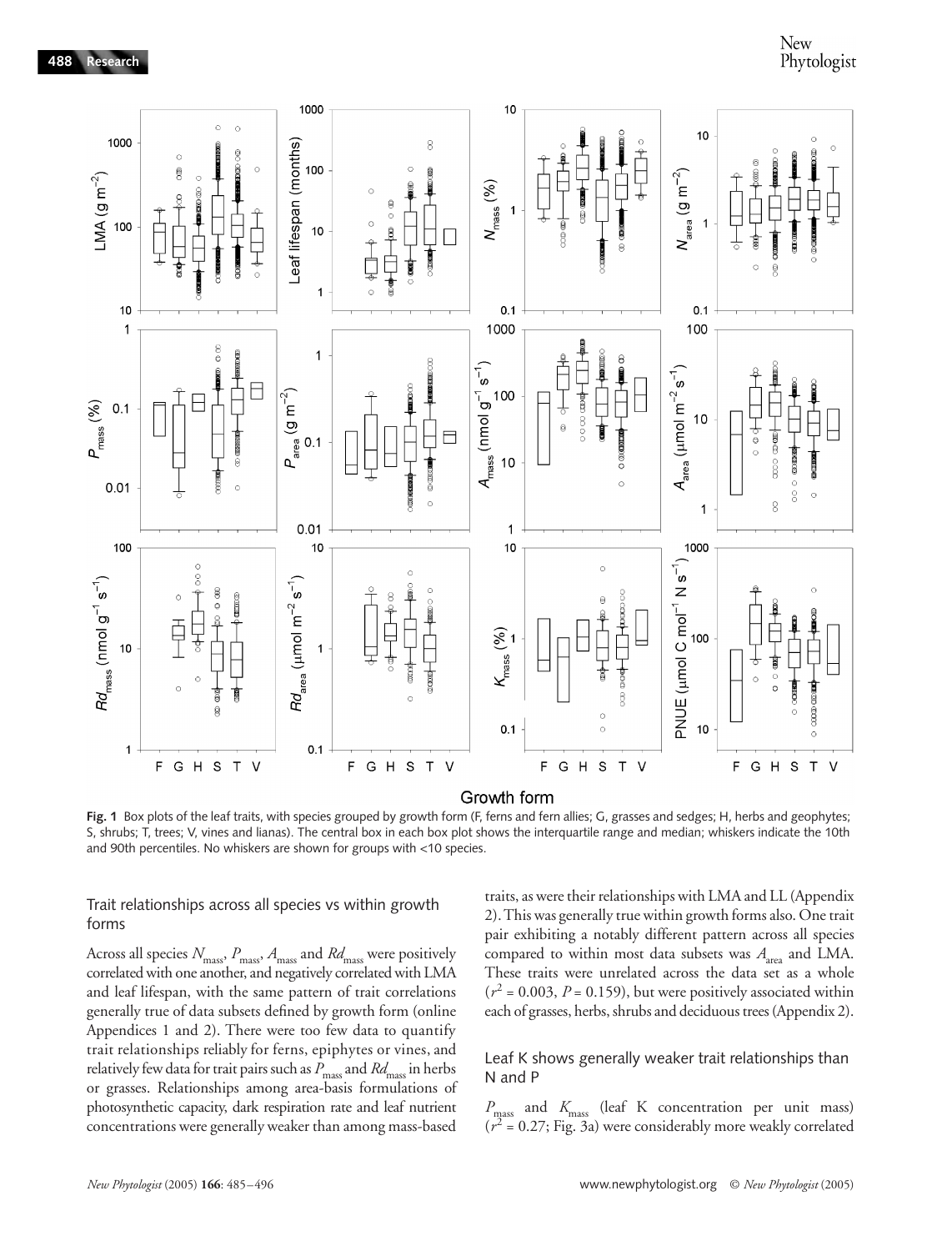

**Fig. 2** (a,b) Box plots of  $N_{\text{mass}}$  and  $N_{\text{area}}$  with species divided into those that fix nitrogen (*Y*) and those that do not (*N*). Fifth and 95th percentiles for each box plot: *N*mass, *Y* (1.3, 4.8%), *N* (0.6, 3.6%); *N*<sub>area</sub>, *Y* (1.3, 4.5 g m<sup>−2</sup>), *N* (0.8, 3.5 g m<sup>−2</sup>). (c,d) Box plots of LL and LMA for trees and shrubs, with species divided into those known to be deciduous (D) and evergreen (E). Fifth and 95th percentiles for each boxplot: LMA, D (40, 128 g m<sup>−</sup>2), E (55, 485 g m<sup>−</sup>2); LL, D (2.5, 9.5 months), E (6.2, 60 months).

than were  $N_{\text{mass}}$  and  $P_{\text{mass}}$  ( $r^2 = 0.73$ ). The relationship between  $N_{\text{mass}}$  and  $K_{\text{mass}}$  was weaker again ( $r^2$  = 0.19; Fig. 3c). These relationships were tighter on a per area than on a per mass basis (Fig. 3b,d), in this case being of similar strength to the relationship between  $N_{area}$  and leaf P concentration per unit area ( $P_{\text{area}}$ ) ( $r^2$  = 0.35).  $K_{\text{mass}}$  and  $N_{\text{mass}}$  were significantly positively correlated (*P <* 0.05) at six of 16 individual sites, and showed no relationship at the others.  $K_{\text{mass}}$  and  $P_{\text{mass}}$  were at least marginally positively correlated (*P <* 0.10) at six of 16 sites, marginally negatively associated at one, and showed no relationship at the other sites. By comparison,  $N_{\text{mass}}$  and  $P_{\text{mass}}$ were at least marginally positively correlated (*P <* 0.10) at 29 of 59 sites, negatively correlated at one, and showed no relationship at the other sites.

In general,  $K_{\text{mass}}$  showed weaker relationships with other leaf traits than did  $N_{\rm mass}$  or  $P_{\rm mass}$ .  $K_{\rm mass}$  was only weakly and negatively correlated with LMA  $(r^2 = 0.07, n = 240,$  $P < 0.0001$ ) and LL ( $r^2 = 0.11$ ,  $n = 52$ ,  $P = 0.016$ ), and showed no significant relationship with  $A_{\text{mass}}$  ( $r^2 = 0.04$ ,  $n = 64$ ,  $P = 0.115$ ). Variation in leaf K concentration per unit area  $(K<sub>area</sub>)$  was unrelated to that in either LL or  $A<sub>area</sub>$  (both  $P > 0.3$ ), but was driven strongly by variation in LMA  $(r^2 = 0.40, P < 0.0001)$ .  $K_{\text{mass}}$  and LMA were at least marginally negatively correlated at four of 15 sites; elsewhere they showed no relationship.  $K_{\text{mass}}$  and LL were negatively correlated at two of four sites, and unrelated at the other two.  $K_{\text{mass}}$ and *A*mass were at least marginally correlated at three of six sites, and unrelated at the other three sites.

#### Photosynthetic N-use efficiency

*A*mass scaled with *N*mass with an SMA slope steeper than 1 (Appendix 1), indicating that the ratio of  $A_{\text{mass}}$  to  $N_{\text{mass}}$ (PNUE) increases towards the high  $A_{\text{mass}}$ , high  $N_{\text{mass}}$  end of the trait relationship. High PNUE was also associated with short LL  $(r^2 = 0.34, n = 498)$  and low LMA  $(r^2 = 0.22,$ *n* = 702), that is, PNUE tended to be higher for species at the 'quick-return' end of the leaf economics spectrum. Species groups could have high mean PNUE because they occur further up the  $A_{\rm mass}$ – $N_{\rm mass}$  relationship (the slope being >1), or because they have similar *A*mass–*N*mass slopes to groups with lower PNUE, but higher *Y* intercepts. The differences between growth forms in mean PNUE (Fig. 1) were associated with both these sources of variation. Grasses and herbs tended to have both higher mean  $A_{\text{mass}}$  and  $N_{\text{mass}}$  than shrubs and trees, as well as higher  $A_{\text{mass}}$  at a given  $N_{\text{mass}}$  (and statistically indistinguishable SMA slopes;  $P = 0.153$ ). At the grand mean of *N*<sub>mass</sub> (1.8%), mean *A*<sub>mass</sub> was 176, 109, 88 and 93 nmol  $g^{-1} s^{-1}$  for grasses, herbs, shrubs and trees, respectively (= PNUE of  $247$ , 153, 123 and 130 µmol  $C \text{ mol}^{-1} \text{ N } s^{-1}$ ).

#### N : P stoichiometry

The ratio of leaf  $N_{\text{mass}}$  to  $P_{\text{mass}}$  was approximately lognormally distributed, varying between 2.6 and 89, with a geometric mean of 16. The mean N : P ratio of tree leaves was lower than for shrubs (13.5 vs 18.8, *t*-test *P* < 0.0001), and lower for deciduous woody species than for evergreens (considering trees and shrubs separately, or with both growth forms pooled; *t*-tests all *P* < 0.002). Few data were available for ferns, grasses, herbs or vines.

Across all species, N : P ratio was positively correlated with both LMA ( $r^2$  = 0.14, *P* < 0.0001, *n* = 733) and leaf lifespan  $(r^2 = 0.05, P = 0.001, n = 207)$ , but unrelated to  $A_{\text{mass}}$ (*P =* 0.26, *n* = 212). This last result was strongly influenced by four outlying points, all with both a low  $A_{\text{mass}}$  and a low N : P ratio (two semiarid zone conifers from Nevada; one semiarid zone stem-photosynthesizing tree from eastern Australia; one fern from Hawaii). With these species removed, N : P ratio and  $A_{\text{mass}}$  were weakly, negatively correlated  $(r^2 = 0.04, P = 0.003)$ . Considering individual sites, N : P ratio and LMA showed no relationship at 50 of 56 sites. Of the remaining six sites, they were positively correlated at four and negatively at two (at least marginally, i.e.  $P < 0.10$ ). N : P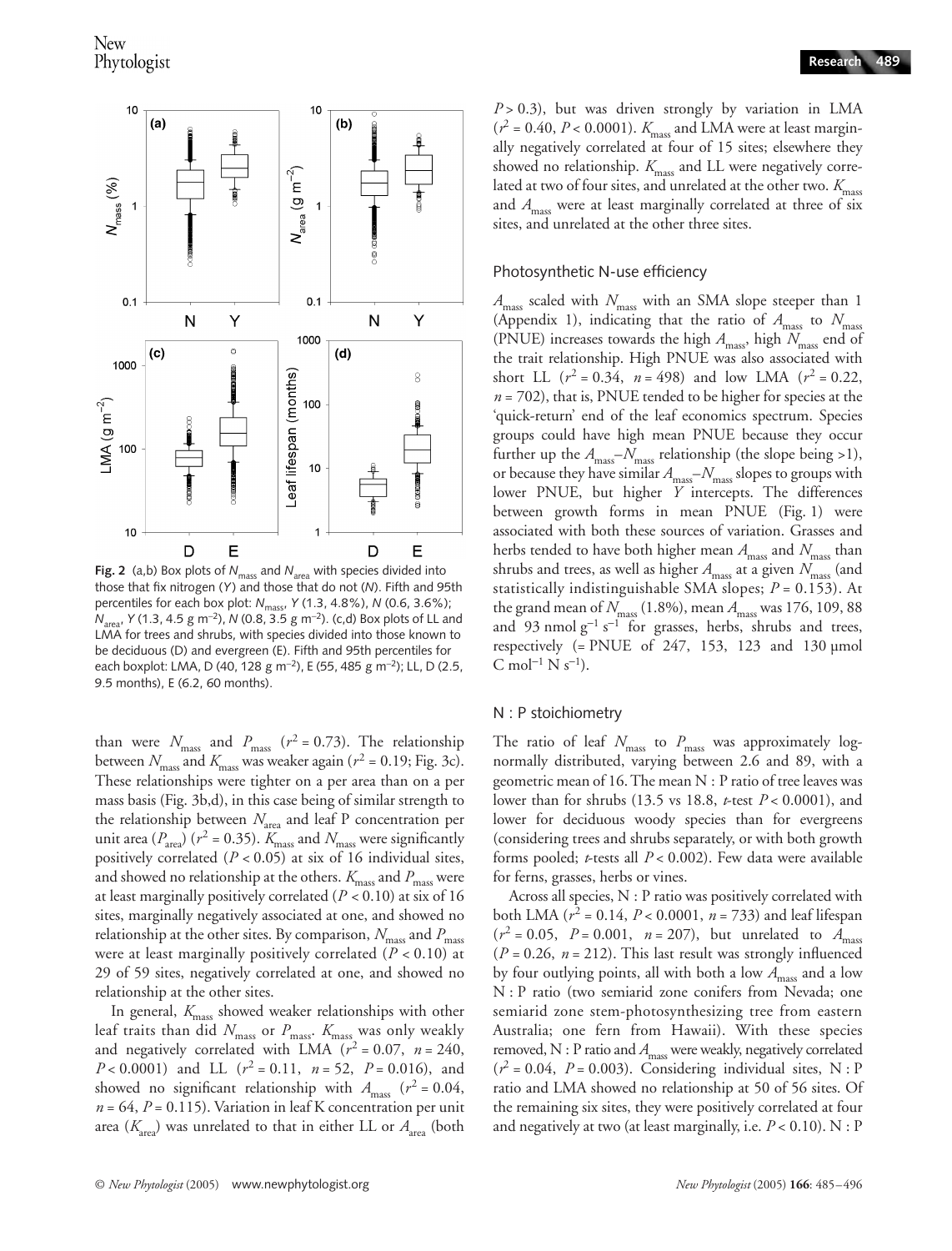

**Fig. 3** Relationships between leaf N, P and K, on a per mass and per area basis. (a)  $P_{\text{mass}}$  vs *K*mass. SMA slope = 1.21 (95% CI 1.09, 1.35),  $r^2 = 0.27$ , *n* = 251. (b)  $P_{\text{area}}$  vs  $K_{\text{area}}$  SMA slope = 0.83 (95% CI 0.75, 0.93), *r* 2 = 0.34, *n* = 240. (c) *N*mass vs *K*mass. SMA slope = 0.81 (95% CI 0.72, 0.91), *r* 2 = 0.19, *n* = 250. (d) *N*area vs *K*area. SMA slope = 0.57 (95% CI 0.51, 0.63), *r* 2 = 0.39, *n* = 240.

ratio and LL were unrelated at 12 of 16 sites, positively correlated at three, and negatively at one (at least marginally).  $A_{\text{mass}}$ and N : P ratio were unrelated at 15 of 17 sites, and positively or negatively correlated at one site apiece.

#### Patterning of trait relationships with sample size

In this section we focus on variation among sites in relationships between the core leaf economic traits (LMA, LL,  $N_{\text{mass}}$ ,  $P_{\text{mass}}$ ,  $A_{\text{mass}}$ ,  $Rd_{\text{mass}}$ ). Trait relationships fitted for individual sites varied considerably, both in SMA slope and in correlation strength. There was strong patterning of this variation according to the range of trait variation at each site (first and last columns of panels, Fig. 4) and to sample size (second column, Fig. 4), yielding a series of striking 'funnel graphs'. That is, with increasing trait variation or sample size, SMA and correlation *r* values converged towards values close to those observed across all species (solid lines, Fig. 4). For example, taking a trait pair such as  $N_{\rm mass}$  and LMA, a wide range of correlation *r* values or SMA slopes was observed in data sets consisting of <10 species or with more than fivefold variation in LMA (bottom row of panels, Fig. 4). But in just about all data sets that were larger or more variable than this, very similar estimates of relationship strength and slope were obtained. For this trait pair, as for the others, there tended to be more trait variation between species at sites where more species had been sampled (third column of panels, Fig. 4).

Testing for heterogeneity among SMAs and correlation *r* values for each trait pair allows one to ask whether the scatter

seen in the funnel graphs indicates the existence of fundamentally different relationships at some sites, vs the alternative explanation that the scatter has arisen by chance alone (e.g. caused by variation in sample size). For most of the bivariate trait relationships considered, there was significant heterogeneity among both the SMAs and correlation *r* values (all  $P$  < 0.015).  $P_{\text{mass}}$  and  $Rd_{\text{mass}}$  (data for four sites only) were the only trait pair for which neither the SMAs nor correlation *r* values were heterogeneous (both *P* > 0.29). Sites with SMA or *r* values lying furthest away from the convergence value in each graph (solid horizontal lines in Fig. 4) were identified to see whether they had features in common, such as representing particular vegetation types. No such factors were identified beyond the generally small sample sizes (or low range of trait variation) lying behind these points.

### **Discussion**

## Should leaf K be considered part of the leaf economics spectrum?

The question of whether leaf K should be considered part of the leaf economics spectrum can be broken down into two subquestions. First, to what extent is variation in K correlated with leaf N and leaf P? Second, how tightly is K correlated with the nonnutrient leaf economics traits LMA, LL and *A*<sub>mass</sub>? For the first question we found that, especially on a mass basis, leaf P and K were considerably more weakly correlated than were N and P, with the relationship between N and K being weaker again. Similar results have been found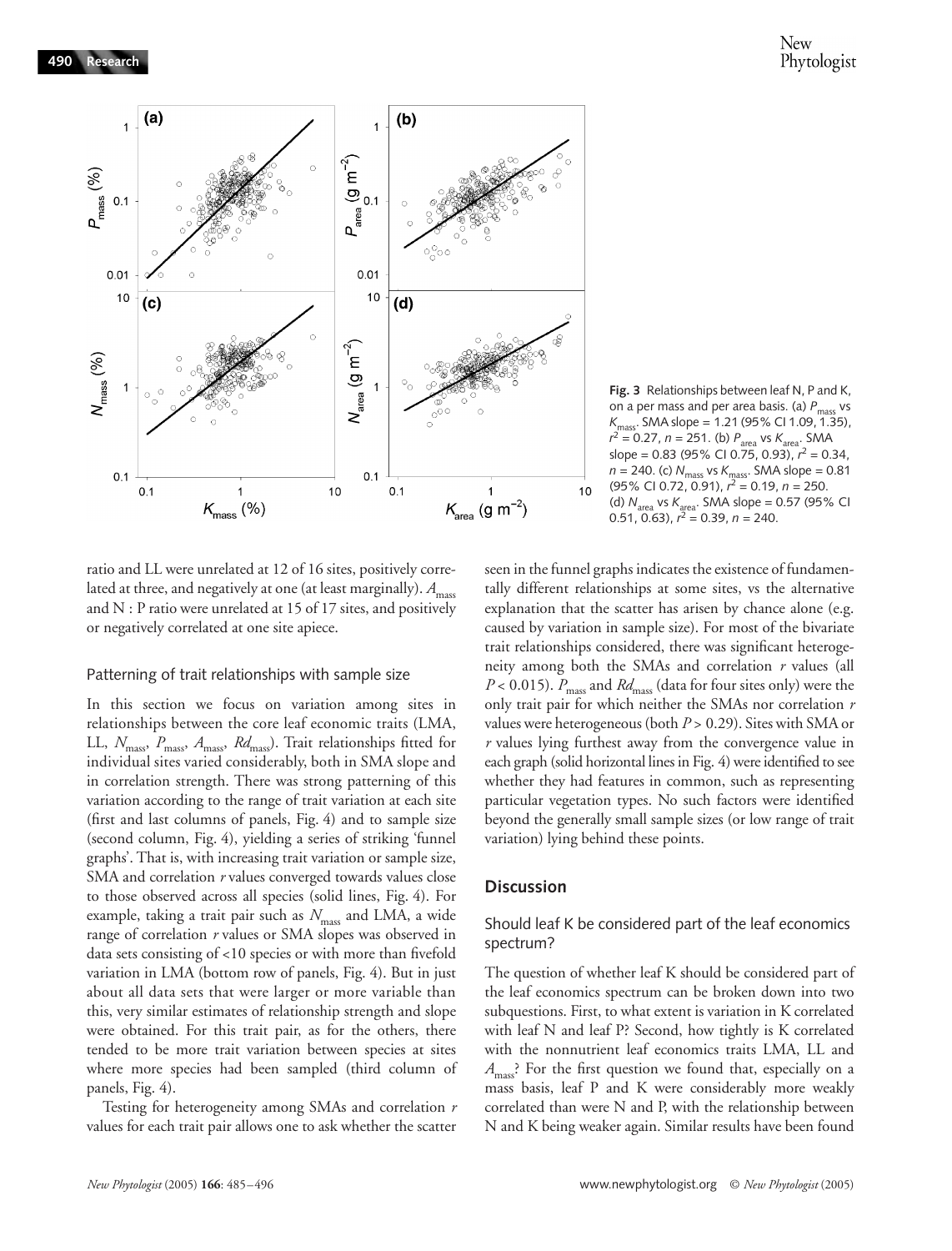New Phytologist



**Fig. 4** Patterning of strength and slope of trait relationships fitted within individual sites in relation to the range of trait variation and sample size at the study sites. Data for five of the bivariate trait relationships are shown. Solid horizontal lines indicate the SMA or correlation *r* value seen for the all-species relationships. First column: funnel graphs of SMA slopes fitted to each site vs the range of trait variation in the *X* variable of each trait relationship. A similar pattern of funnelling was seen whether trait variation in either the *X* or *Y* variable (not shown) was plotted. Second column: funnel graphs of SMA slopes fitted to each site vs sample size (minimum *n* = 5). Third column: range of trait variation in the *X* variable vs sample size. A similar pattern was seen whether trait variation in either the *X* or *Y* variable (not shown) was plotted. Fourth column: funnel graphs of correlation *r* values fitted to each site vs the range of trait variation in the *X* variable of each trait relationship. A similar pattern of funnelling was seen whether trait variation in either the *X* or *Y* variable (not shown) was plotted.

in previous studies. Both Thompson *et al*. (1997) (83 mostly herbaceous species from central England) and Cornelissen *et al*. (1997) (seedlings of 81 European woody species grown under controlled conditions with ample water and nutrients) found that the correlation between  $N_{\rm mass}$  and  $P_{\rm mass}$  was clearly stronger than that between *P*mass and *K*mass or between *N*mass and  $K_{\rm mass}$ , although the relationships involving  $K_{\rm mass}$  were still highly significant. In two surveys of leaf elements across a broad range of plant types, leaf  $N_{\text{mass}}$  and  $P_{\text{mass}}$  were tightly

correlated, whereas  $K_{\rm mass}$  was either unrelated to  $N_{\rm mass}$  or  $P_{\rm mass}$ (Garten, 1976, 54 species); or related to  $P_{\text{mass}}$  only (and then only marginally so; Garten, 1978, 110 species). In both these studies approximately half the species were terrestrial vascular plants, the remainder being predominantly vascular and nonvascular aquatic plants (note that there was considerable species overlap between the two studies).

In a principal components analysis of his 1978 data set, Garten (1978) extracted and interpreted three axes on the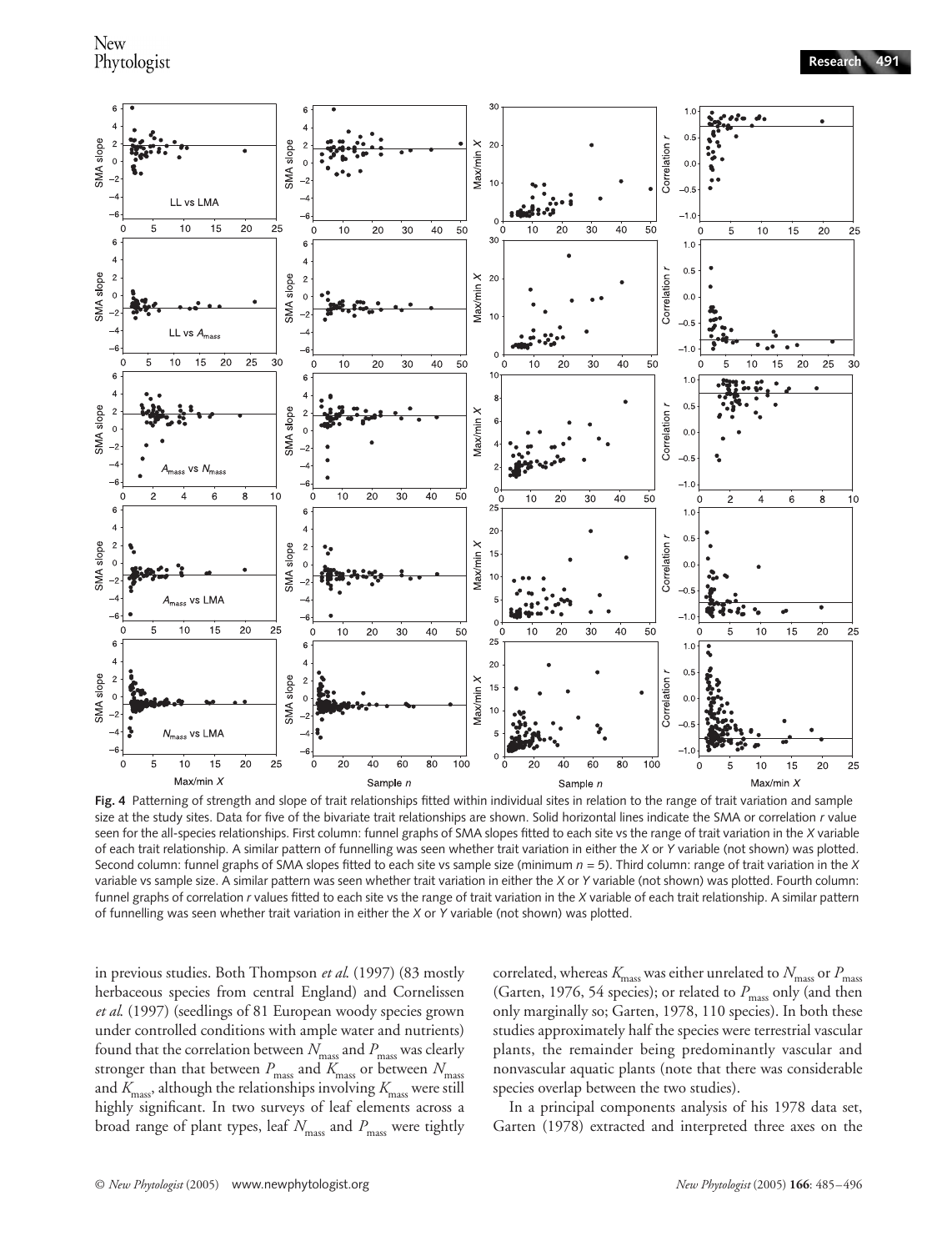New Phytologist

basis of biochemical functions of elements in cells. The first axis, PCA1, was a 'nucleic acid-protein set' correlated with concentrations of P, N, Cu, S and Fe. PCA2 was a 'structural and photosynthetic set' correlated with concentrations of Mg, Ca, K, Zn, Mn and N. PCA3 was an 'enzymatic set' correlated with concentrations of Mn, K and Mg. We ran a similar analysis on the data of Thompson *et al*. (1997) (principal components extracted from the correlation matrix of  $log_{10}$ -transformed data), finding a pattern congruent with Garten's, with the first axis largely representing variation in N and P; the second Ca, Mg and K; and the third Mn (details not shown).

Whereas the major pools of N and P in leaves are in cellular constituents such as proteins, ribosomes and nucleic acids, K is primarily found in cell sap as a dissolved ion (Larcher, 2003). Potassium is important as an activator of many enzymes that are essential for photosynthesis and respiration, as an important contributor to the osmotic potential of cells, and in stomatal control (Salisbury & Ross, 1991). Leaf calcium is found in cell walls; Mg is central to chlorophyll and helps maintain ribosome structure; Mn plays a role in maintaining the structure of chloroplast membranes; and both Mn and Mg also act as activators of enzymes (Garten, 1978; Salisbury & Ross, 1991). Collectively, the studies cited above suggest that, while K concentration may be broadly correlated with the concentration of N and P in leaves, it is at least as tightly associated with elements such as Ca and Mg, if not more so. To some extent this appears to reflect the different roles these groups of elements play in leaves.

Few studies have quantified the strength of association between leaf K and plant traits other than tissue nutrient concentrations. Here, we found that  $K_{\text{mass}}$  showed clearly weaker relationships with LMA, LL and  $A_{\text{mass}}$  than did either  $N_{\text{mass}}$  or *P*mass; indeed the *A*mass–*K*mass relationship was nonsignificant across all species (although the traits were positively correlated at three of the six individual sites). Considering the individual sets of site-based data that constituted our data set, none of the relationships between  $K_{\text{mass}}$  and LMA and LL went the 'wrong' way (i.e. opposite in sign to the all-species relationship), but compelling evidence for general relationships between K and these other leaf traits was lacking. Among the seedlings studied by Cornelissen *et al*. (1997), the strength of association with both LMA and seedling maximum RGR decreased in the order  $N_{\rm mass},\ P_{\rm mass}$  then  $K_{\rm mass},$  but all these relationships were highly significant (*P <* 0.001), and the trend towards weaker relationships involving  $K_{\text{mass}}$  was much less obvious than in our field-based data set.

In conclusion, leaf K cannot be considered as one of the core traits making up the leaf economics spectrum, although it is still loosely associated with it. Here we have considered just leaf traits. In the landmark study of Grime *et al*. (1997), 43 common species from the British Isles were screened for a diverse array of 67 traits. Pairwise correlations among the traits were not reported; rather, a variety of data-reduction analyses were run. These analyses indicated that the primary

axis of trait variation was made up of leaf nutrient concentrations (N, P, K, Ca, Mg), life history (ephemeral, annual, perennial), root and shoot foraging ability, specific leaf area (SLA), LL, leaf strength, leaf palatability and litter decomposition rate. In essence, this axis describes the capacity of species to take advantage of favourable growth opportunities (Grime, 1977; Grime *et al*., 1997). The leaf economics spectrum is thus a major part of this axis.

#### Photosynthetic N-use efficiency

By contrast with leaf K, PNUE was quite tightly related to the core leaf economic traits. This adds further generality to the finding from a previous data compilation where PNUE was shown to be negatively correlated with leaf lifespan (Reich *et al*., 1992). At least three factors could contribute to species with high LMA (thicker or denser leaf tissue, or both) having lower photosynthetic capacity at a given leaf N (Reich *et al*., 1998). First, the path of  $CO<sub>2</sub>$  diffusion may be more tortuous, that is, they suffer a higher degree of diffusional limitation to photosynthesis (Parkhurst, 1994; Enriquez *et al*., 1996). Second, a lower fraction of light may be transmitted through the leaf, that is, photosynthesis may be relatively more light-limited (Green & Kruger, 2001). Third, leaf N may be partitioned differently in high-LMA species, with a greater fraction occurring in nonphotosynthetic components (Hikosaka *et al*., 1998; Poorter & Evans, 1998; Hikosaka & Hirose, 2000). These prospective explanations are not mutually exclusive. But in our view the third point, in particular, warrants further systematic investigation across the vegetation of the world.

#### Leaf N : P ratios

Across all species, leaf N : P ratios were positively correlated with LL and LMA, and negatively correlated with  $A_{\text{mass}}$ . These trends are consistent with what would be expected if low N : P ratios are characteristic of species with fast growth rates (Elser *et al*., 2000; Sterner & Elser, 2002). However, the relationships had only low explanatory power (all *r* 2 < 0.14). Within individual sites, the relationships between N : P ratio and these other leaf traits were nonsignificant in the majority of cases (75% to 89% of the time, depending on the trait pair). Thus, across this broad sample of species, variation in leaf N : P ratio can be considered as only very weakly associated with the leaf economics spectrum. Yet in a variety of organisms, particularly those with small body size, the potential for rapid growth tends to be quite tightly correlated with tissue N : P ratios (Elser *et al*., 2000; Sterner & Elser, 2002). Possible factors contributing to this apparent discrepancy include the following.

(i) Terrestrial plants, particularly woody species, have a much greater proportion of biomass tied up in 'nonproductive' tissues, such as stems, with rather different N : P ratios to leaves. Our database of leaf N : P ratios was strongly dominated by woody species.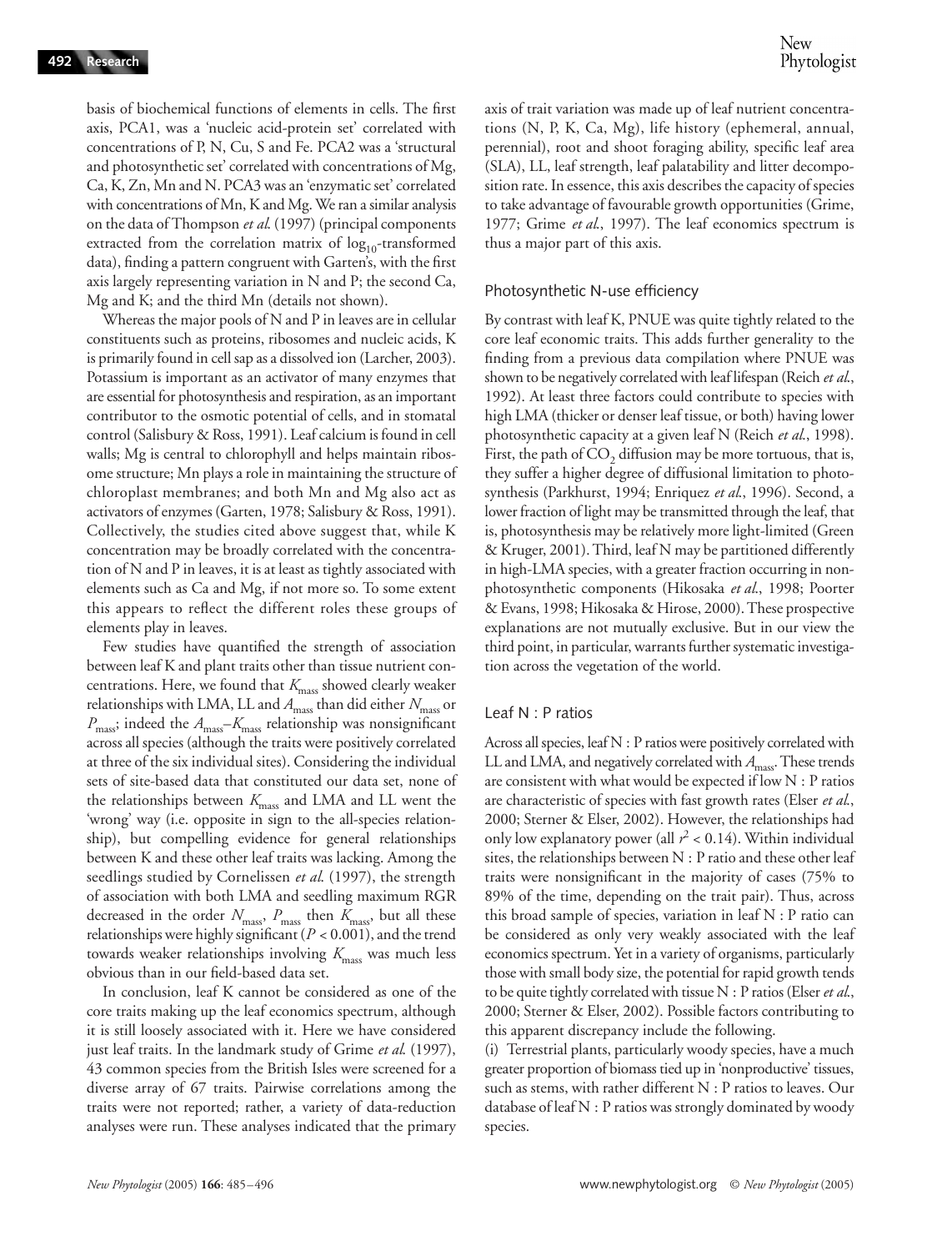(ii) Differential partitioning of leaf N and P among species may cloud any underlying link between growth rate and N : P ratio. Rather than measuring total P, perhaps we should be measuring just the inorganic P pool? Rather than studying total N, perhaps we should be studying just organic N or protein N? As pointed out above, the degree to which species and species groups vary in within-leaf partitioning of key elements warrants further investigation.

(iii) Traits such as LL, LMA and  $A<sub>mass</sub>$  are only approximate indices of growth rate. This appears to be the weakest argument of the three. In a number of vegetation types, LMA and LL are quite tightly correlated with the amount of aboveground net primary production per unit foliage biomass (Reich *et al*., 1992; Gower *et al*., 1993; Garnier *et al*., 2004) and, at least in seedlings, LMA is a strong predictor of potential RGR (Lambers & Poorter, 1992). Furthermore, several leaf economic traits contribute strongly to the primary axis of strategic variation identified by Grime (1977) and Grime *et al*. (1997), this axis describing the capacity of species for rapid growth when growing under favourable conditions.

## Relationships between leaf trait data and ecosystem properties

Leaf traits such as LMA (or its inverse, SLA), LL,  $N_{\text{mass}}$ and dark respiration rates are used as input parameters in many global vegetation models (Friend *et al*., 1997; Moorcroft *et al*., 2001; Bonan *et al*., 2002; Bonan *et al*., 2003; Kaplan *et al*., 2003; Sitch *et al*., 2003). Models such as the LPJ model (Sitch *et al*., 2003) and the ecosystem demography model (Moorcroft *et al*., 2001) make use of published relationships between traits such as LL, SLA and  $N_{\text{mass}}$  (Reich *et al.*, 1997) for parameterization. The degree of accuracy in parameterizing these kinds of model can substantially affect the reliability of model output. For example, output from the BIOME–BGC terrestrial ecosystem model is particularly sensitive to the choice of SLA assigned to each PFT (White *et al*., 2000). Here, leaf traits were patterned by growth form and PFT, echoing previous results from smaller studies (Diaz & Cabido, 1997; Aerts & Chapin, 2000; Reich *et al*., 2003). An important conclusion from our study is that, despite mean trait differences between species groups, the overlap in trait ranges are sufficiently large that considerable caution should be exercised when assigning average trait values to growth forms or PFTs for use in global vegetation models.

One possible way forward would be to describe different vegetation types in models with frequency distributions of individual traits (e.g. SLA) rather than with frequency distributions of PFTs, with each PFT assigned a given set of fixed trait values (Moorcroft *et al*., 2001; Bonan *et al*., 2002; Kaplan *et al*., 2003). This does not mean that trait values would be needed for every species at a site, but the trait frequency distributions would need to be weighted by the relative abundance of the constituent species, and values would be needed

for the more common species. In a recent study concerning a successional sequence of post-agricultural sites in France (Garnier *et al*., 2004), above-ground production efficiency (above-ground net primary production/foliage biomass), litter decomposition rate, and soil N and C concentrations were all tightly correlated with community-mean SLA,  $N_{\text{mass}}$ and leaf dry matter concentration (ratio of dry mass to fresh mass). Community-mean trait values were weighted by species abundance. Remarkably, the correlations were almost as tight when trait means were calculated from just the two most dominant species at each site, rather than from the whole set. The biggest differences were seen in correlations involving litter decomposition rate, being tighter using the community-mean trait values. Across a variety of forest sites, canopy-mean leaf lifespan and LMA have also been shown to be negatively correlated with above-ground production efficiency, as well as being positively correlated with the total foliage mass or area per unit ground area (Reich *et al*., 1992; Gower *et al*., 1993; Pierce *et al*., 1994). The high foliage mass of species with long leaf lifespans appeared to compensate for low production per unit foliage mass, as above-ground net primary production of forest stands was not related to leaf lifespan (Reich *et al*., 1992; Gower *et al*., 1993). Similarly, above-ground net primary production was not correlated with SLA,  $N_{\text{mass}}$  or leaf dry matter concentration in the French study (Garnier *et al*., 2004).

## Sample size and funnel graphs

Funnel graphs are sometimes used for meta-analysis of experimental studies in order to identify whether, with increasing sample size, the effect size (e.g. correlation strength) converges towards an average value (the 'true' effect size), and to detect bias caused by the selective nonreporting of nonsignificant or counterintuitive results (Devlin *et al*., 1997; Egger *et al*., 1997; Palmer, 2002). Here, however, we were not searching for the 'true' effect size, so much as asking whether the heterogeneity between results from different studies could be explained by sample size alone, as opposed to reflecting truly different trait relationships among different sets of coexisting species. That is, we used this technique to assess the generality of the trait relationships seen across the larger data set. The tests for heterogeneity among SMA slopes and correlation coefficients suggested that there was indeed real heterogeneity among the results. So what factors may contribute to heterogeneity, over and above that expected on the basis of variable sample size alone?

Different mixes of growth forms or functional types occurring at different sites could contribute to among-site heterogeneity: for all trait pairs there was variation in both relationship slope and correlation strength with growth form of PFT (Appendix 2). Still, even when our analyses were restricted to more homogeneous groups, such as evergreen trees only, there was still heterogeneity among the SMAs fitted to individual sites (data not shown). What other factors might also be at play?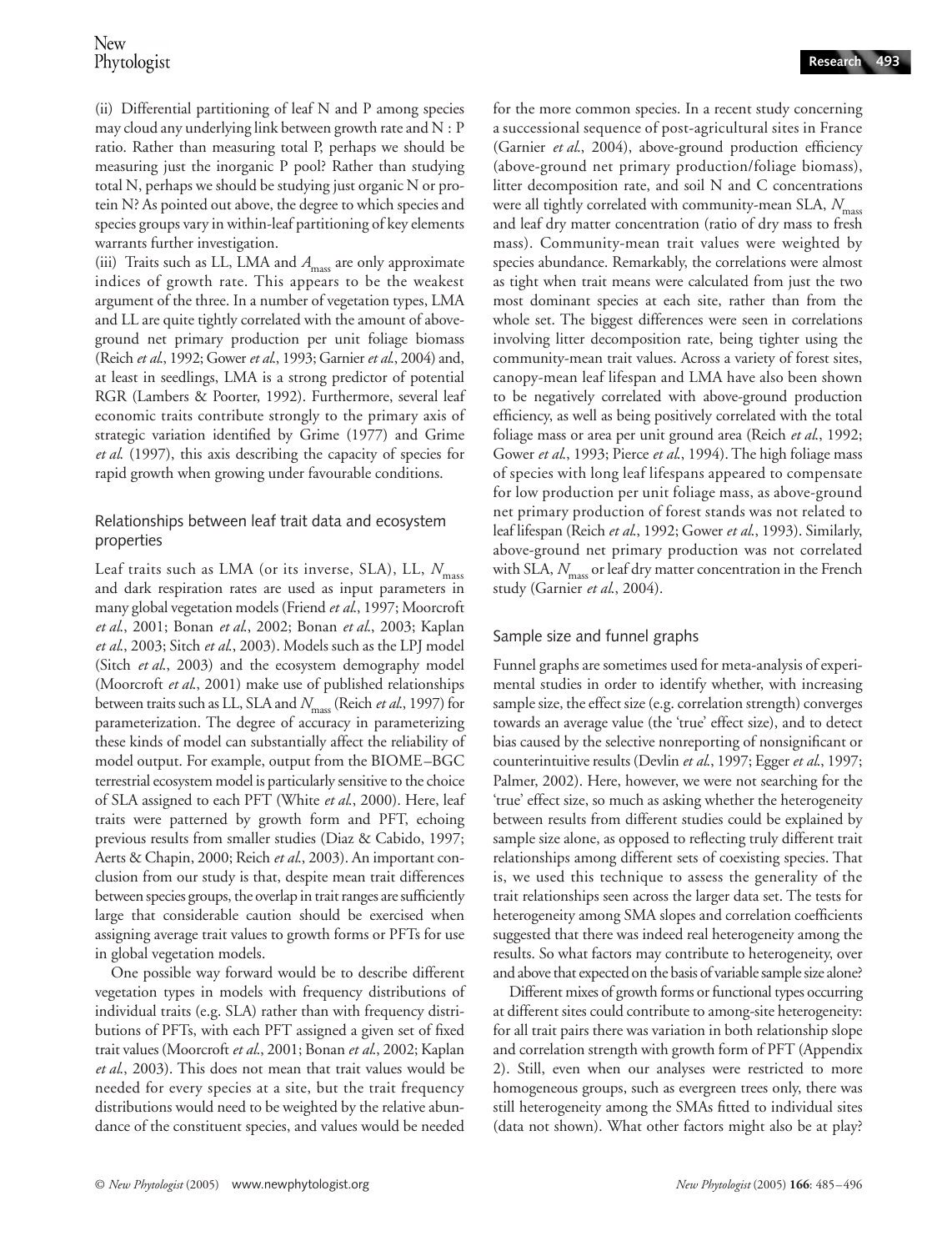Abiotic site factors may be important. For example, some key trait relationships are modulated by climatic factors: considered across all species, both LL–LMA and  $A_{\text{mass}}$ – $N_{\text{mass}}$ relationships become less steep with increasing site temperature, potential evapotranspiration or irradiance (Wright *et al*., 2004; I.J.W. and co-workers, unpublished data). Trait relationships may also be modified by soil nutrients (Wright *et al*., 2001; Niinemets & Kull, 2003). Differences in the methods used to measure leaf traits may be another factor. In recognition of this fact, there has been increased effort in recent times to encourage researchers to employ standard protocols (Garnier *et al*., 2001; Cornelissen *et al*., 2003). Other possibilities include variation associated with limiting species sampling to within restricted clades (e.g. where the range of trait variation may be low), and differences in leaf trait relationships associated with the degree of light exposure experienced by plants.

## **Conclusions: looking forward**

The main conclusions emerging from these analyses were as follows.

(i) Despite mean trait differences between species groups for core leaf economic traits (LMA, LL,  $N_{\text{mass}}$ ,  $P_{\text{mass}}$ ,  $A_{\text{mass}}$ , *Rd*<sub>mass</sub>), the overlap in trait ranges was sufficiently large that considerable caution should be exercised when assigning average trait values to growth forms or PFTs.

(ii) These core traits were intercorrelated, both globally and within growth forms and PFTs; together the traits can be considered as forming a 'leaf economics spectrum' (Wright *et al*., 2004). Whereas PNUE can also be considered as part of this trait spectrum, the same cannot be said for leaf K or for leaf N : P ratios. At this stage it is not clear that recent ideas on ecological stoichiometry (Sterner & Elser, 2002) can be applied to terrestrial, woody vegetation.

(iii) Much of the scatter among trait relationships fitted to individual sites reflects variation in sample size and differences in the range of trait variation between studies. Still, there was more scatter than expected by chance alone, suggesting that, while these trait relationships can indeed be considered very general, they are not necessarily universal.

In this project we have brought together unpublished leaf trait data with much of the data that is scattered through the literature. For traits such as LMA, we now have data for almost 1% of vascular plant species. For other traits and growth forms, the sampling is less comprehensive. For example, we know far less about how respiration varies among species than about photosynthetic rates, and we know considerably less about leaf P than about leaf N concentrations, especially for herbs, grasses, ferns and vines, and we have few data for cryptograms, despite the fact that mosses and lichens are extremely important in cool and cold biomes. The addition of data such as these to global trait compilations would increase their generality considerably.

Our ability to model vegetation shifts with climate and land-use change has been, and will continue to be, enhanced by formulating solid generalizations about key structural and physiological leaf traits at world scale. However, linking this sort of information to data from other scales remains a significant challenge. In particular, linking leaf-level information with multi-species data sets concerning root, canopy and whole-plant traits would be valuable, as would matching data with information on the relative abundance of species, and with ecosystem properties such as rates of nutrient cycling through communities (Garnier *et al*., 2004). Incorporating this sort of knowledge into future vegetation–climate models would indeed represent an exciting challenge.

## **Acknowledgements**

We thank the many researchers who generously provided additional information about their study sites and published data. This study was partially supported by grants from the Australian Research Council and the US National Science Foundation (NSF/DEB 9411972, 0080382 and NSF 0128958).

## **References**

- **Aerts R, Chapin FS. 2000.** The mineral nutrition of wild plants revisited: a re-evaluation of processes and patterns. *Advances in Ecological Research* **30**: 1–67.
- **Bonan GB, Levis S, Kergoat L, Oleson KW. 2002.** Landscapes as patches of plant functional types: an integrating concept for climate and ecosystem models. *Global Biogeochemical Cycles* **16**: 1021.
- **Bonan GB, Levis S, Sitch S, Vertenstein M, Oleson KW. 2003.** A dynamic global vegetation model for use with climate models: concepts and description of simulated vegetation dynamics. *Global Change Biology* **9**: 1543–1566.
- **Cornelissen JHC, Werger MJA, Castro-Diez P, van Rheenan JWA, Rowland AP. 1997.** Foliar nutrients in relation to growth, allocation and leaf traits in seedlings of a wide range of woody plant species and types. *Oecologia* **111**: 460–469.
- **Cornelissen JHC, Lavorel S, Garnier E, Diaz S, Buchmann N, Gurvich DE, Reich PB, ter Steege H, Morgan HD, van der Heijden MGA, Pausas JG,**  Poorter H. 2003. A handbook of protocols for standardised and easy measurement of plant functional traits worldwide. *Australian Journal of Botany* **51**: 335–380.
- **Devlin B, Daniels M, Roeder K. 1997.** The heritability of IQ. *Nature* **388**: 468–471.
- **Diaz S, Cabido M. 1997.** Plant functional types and ecosystem function in relation to global change. *Journal of Vegetation Science* **8**: 463–474.
- **Diaz S, Hodgson JG, Thompson K, Cabido M, Cornelissen JHC, Jalili A, Montserrat-Marti G, Grime JP, Zarrinkamar F, Asri Y, Band SR, Basconcelo S, Castro-Diez P, Funes G, Hamzehee B, Khoshnevi M, Perez-Harguindeguy N, Perez-Rontome MC, Shirvany FA, Vendramini F, Yazdani S, Abbas-Azimi R, Bogaard A, Boustani S, Charles M, Dehghan M, de Torres-Espuny L, Falczuk V, Guerrero-Campo J, Hynd A, Jones G, Kowsary E, Kazemi-Saeed F, Maestro-Martinez M, Romo-Diez A, Shaw S, Siavash B, Villar-Salvador P, Zak MR. 2004.** The plant traits that drive ecosystems: evidence from three continents. *Journal of Vegetation Science* **15**: 295–304.
- **Diemer M. 1998.** Life span and dynamics of leaves of herbaceous perennials in high-elevation environments – news from the elephant's leg. *Functional Ecology* **12**: 413–425.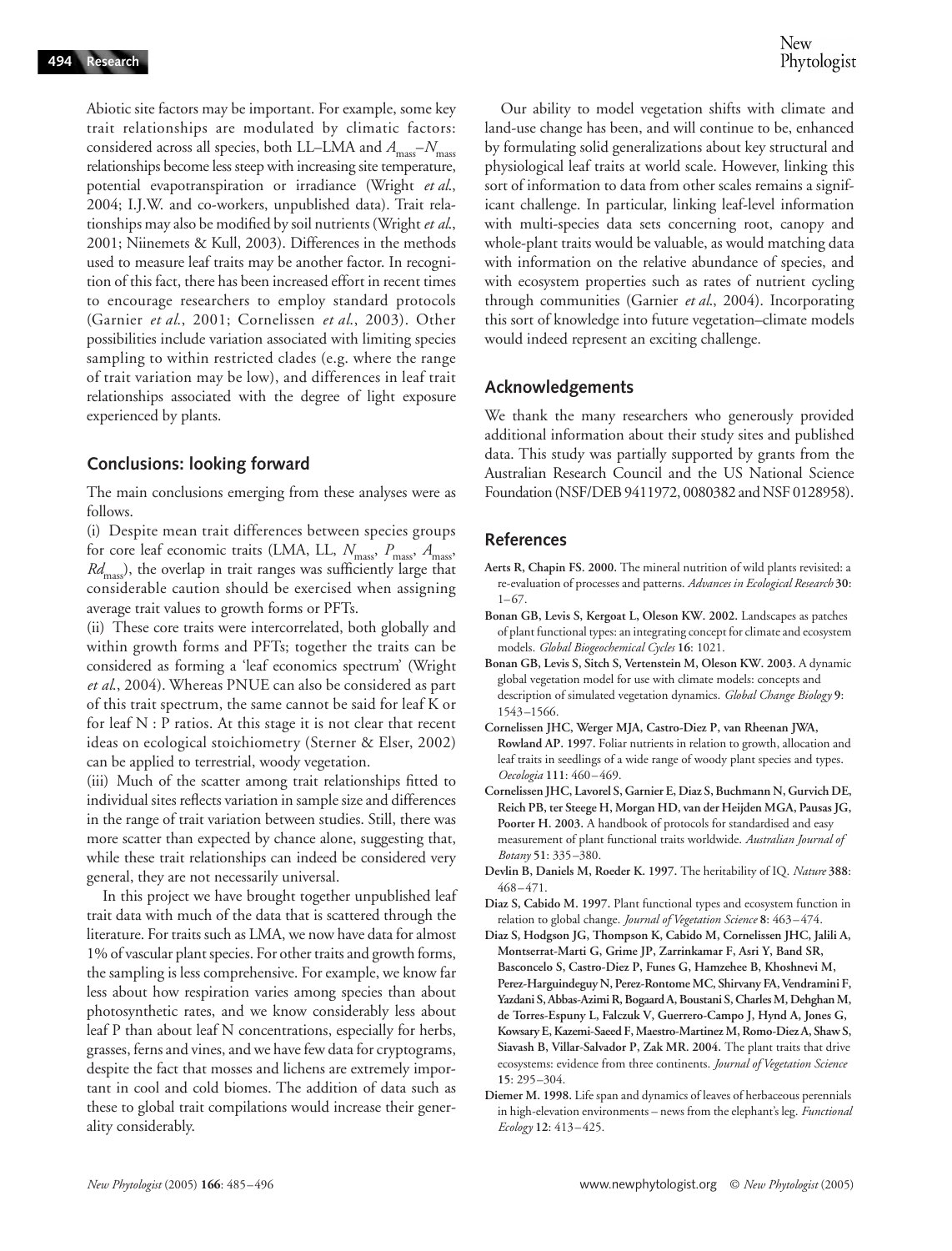**Egger M, Davey GD, Schneider M, Minder C. 1997.** Bias in meta-analysis detected by a simple, graphical test. *British Medical Journal* **315**: 629–634.

**Elser JJ, Sterner RW, Gorokhova E, Fagan WF, Markow TA, Cotner JB, Harrison JF, Hobbie SE, Odell GM, Weider LJ. 2000.** Biological stoichiometry from genes to ecosystems. *Ecology Letters* **3**: 540–550.

**Enriquez S, Duarte CM, Sandjensen K, Nielsen SL. 1996.** Broad-scale comparison of photosynthetic rates across phototrophic organisms. *Oecologia* **108**: 197–206.

**Falster DS, Warton DI, Wright IJ. 2003.** *(S)MATR: Standardised Major Axis Tests and Routines.*<http://www.bio.mq.edu.au/ecology/SMATR/>*.*

**Field C, Mooney HA. 1986.** The photosynthesis–nitrogen relationship in wild plants. In: Givnish TJ, ed. *On the Economy of Plant Form and Function.* Cambridge, UK: Cambridge University Press, 25–55.

**Friend AD, Stevens AK, Knox RG, Cannell MGR. 1997.** A process-based, terrestrial biosphere model of ecosystem dynamics (HYBRID v. 3.0). *Ecological Modelling* **95**: 249–287.

Garnier E, Shipley B, Roumet C, Laurent G. 2001. A standardized protocol for the determination of specific leaf area and leaf dry matter content. *Functional Ecology* **15**: 688–695.

**Garnier E, Cortez J, Billès G, Navas M-L, Roumet C, Debussche M, Laurent G, Blanchard A, Aubry D, Bellmann A, Neill C, Toussaint J-P. 2004.** Plant functional markers capture ecosystem properties during secondary succession. *Ecology* **85**: 2630–2637.

**Garten CT. 1976.** Correlations between concentrations of elements in plants. *Nature* **261**: 686–688.

**Garten CTJ. 1978.** Multivariate perspectives on the ecology of plant mineral element composition. *American Naturalist* **112**: 533–544.

**Gower ST, Reich PB, Son Y. 1993.** Canopy dynamics and aboveground production of five tree species with different leaf longevities. *Tree Physiology* **12**: 327–345.

**Green DS, Kruger EL. 2001.** Light-mediated constraints on leaf function correlate with leaf structure among deciduous and evergreen tree species. *Tree Physiology* **21**: 1341–1346.

**Grime JP. 1977.** Evidence for the existence of three primary strategies in plants and its relevance to ecological and evolutionary theory. *American Naturalist* **111**: 1169–1194.

**Grime JP, Thompson K, Hunt R, Hodgson JG, Cornelissen JHC, Rorison IH, Hendry GAF, Ashenden TW, Askew AP, Band SR, Booth RE, Bossard CC, Campbell BD, Cooper JEL, Davison AW, Gupta PL, Hall W, Hand DW, Hannah MA, Hillier SH, Hodkinson DJ, Jalili A, Liu Z, Mackey JML, Matthews N, Mowforth MA, Meal AM, Reader RJ, Reiling K, Ross-Fraser W, Sutton F, Tasker DE, Thorpe PC, Whitehouse J. 1997.** Integrated screening validates primary axes of specialisation in plants. *Oikos* **79**: 259–281.

**Güsewell S. 2004.** N : P ratios in terrestrial plants: variation and functional significance. *New Phytologist* **164**: 243–266.

**Hikosaka K, Hirose T. 2000.** Photosynthetic nitrogen-use efficiency in evergreen broad-leaved woody species coexisting in a warm-temperate forest. *Tree Physiology* **20**: 1249–1254.

**Hikosaka K, Hanba YT, Hirose T, Terashima I. 1998.** Photosynthetic nitrogen-use efficiency in leaves of woody and herbaceous species. *Functional Ecology* **12**: 896–905.

**Kaplan JO, Bigelow NH, Prentice IC, Harrison SP, Bartlein PJ, Christensen TR, Cramer W, Matveyeva NV, McGuire AD, Murray DF, Razzhivin VY, Smith B, Walker DA, Anderson PM, Andreev AA, Brubaker LB, Edwards ME, Lozhkin AV. 2003.** Climate change and arctic ecosystems II: Modeling, paleodata-model comparisons, and future projections. *Journal of Geophysical Research – Atmospheres* **108**: 8171.

**Koerselman W, Meuleman AFM. 1996.** The vegetation N/P ratio – a new tool to detect the nature of nutrient limitation. *Journal of Applied Ecology* **33**: 1441–1450.

**Körner C. 1995.** Leaf diffusive conductances in the major vegetation types of the globe. In: Schulze E-D, Caldwell MM, eds *Ecophysiology of Photosynthesis.* Berlin, Heidelberg: Springer-Verlag, 463–490.

**Lambers H, Poorter H. 1992.** Inherent variation in growth rate between higher plants: a search for ecological causes and consequences. *Advances in Ecological Research* **23**: 187–261.

**Larcher W. 2003.** Physiological plant ecology. *Ecophysiology and Stress Ecology of Functional Groups*, 4th edn. Berlin, Heidelberg, New York: Springer-Verlag.

**McGroddy ME, Daufresne T, Hedin LO. 2004.** Scaling of C : N : P stoichiometry in forests worldwide: implications of terrestrial Redfieldtype ratios. *Ecology* **85**: 2390–2401.

**Moorcroft PR, Hurtt GC, Pacala SW. 2001.** A method for scaling vegetation dynamics: the ecosystem demography model (ED). *Ecological Monographs* **71**: 557–585.

**Nielsen SL, Enriquez S, Durate CM, Sand-Jensen K. 1996.** Scaling maximum growth rates across photosynthetic organisms. *Functional Ecology* **10**: 167–175.

**Niinemets U. 2001.** Global-scale climatic controls of leaf dry mass per area, density, and thickness in trees and shrubs. *Ecology* **82**: 453–469.

**Niinemets U, Kull K. 2003.** Leaf structure vs. nutrient relationships vary with soil conditions in temperate shrubs and trees. *Acta Oecologica* **24**: 209–219.

**Niklas KJ. 1994.** *Plant Allometry: The Scaling of Form and Process.* Chicago, IL, USA: University of Chicago Press.

**Palmer AR. 2002.** Chimpanzee right-handedness reconsidered: evaluating the evidence with funnel plots. *American Journal of Physical Anthropology* **118**: 191–199.

Parkhurst DF. 1994. Diffusion of CO<sub>2</sub> and other gases inside leaves. *New Phytologist* **126**: 449–479.

**Pierce LL, Running SW, Walker J. 1994.** Regional-scale relationships of leaf area index to specific leaf area and leaf nitrogen content. *Ecological Applications* **4**: 313–321.

**Pons TL, van der Werf A, Lambers H. 1994.** Photosynthetic nitrogen use efficiency of inherently slow- and fast-growing species: possible explanations for observed differences. In: Roy E, Garnier E, eds, *A Whole Plant Perspective on Carbon–Nitrogen Interactions.* The Hague: SPB Academic Publishing, 61–77.

**Poorter H, Evans JR. 1998.** Photosynthetic nitrogen-use efficiency of species that differ inherently in specific leaf area. *Oecologia* **116**: 26–37.

**Reich PB. 1993.** Reconciling apparent discrepancies among studies relating life span, structure and function of leaves in contrasting plant life forms and climates: 'the blind men and the elephant retold'. *Functional Ecology* **7**: 721–725.

**Reich PB, Oleksyn J. 2004.** Global patterns of plant leaf N and P in relation to temperature and latitude. *Proceedings of the National Academy of Sciences, USA* **101**: 11001–11006.

**Reich PB, Walters MB, Ellsworth DS. 1992.** Leaf life-span in relation to leaf, plant, and stand characteristics among diverse ecosystems. *Ecological Monographs* **62**: 365–392.

**Reich PB, Walters MB, Ellsworth DS. 1997.** From tropics to tundra: global convergence in plant functioning. *Proceedings of the National Academy of Sciences, USA* **94**: 13730–13734.

**Reich PB, Ellsworth DS, Walters MB. 1998.** Leaf structure (specific leaf area) modulates photosynthesis–nitrogen relations: evidence from within and across species and functional groups. *Functional Ecology* **12**: 948– 958.

**Reich PB, Wright IJ, Cavender-Bares J, Craine JM, Oleksyn J, Westoby M, Walters MB. 2003.** The evolution of plant functional variation: traits, spectra, and strategies. *International Journal of Plant Sciences* **164**: S143–S164.

**Salisbury FB, Ross CW. 1991.** *Plant Physiology*, 4th edn. Belmont, CA, USA: Wadsworth Publishing.

**Schulze E-D, Kelliher FM, Körner C, Lloyd J, Leuning R. 1994.**  Relationships among maximum stomatal conductance, ecosystem surface conductance, carbon assimilation rate, and plant nitrogen nutrition: a global scaling exercise. *Annual Review of Ecology and Systematics* **25**: 629–660.